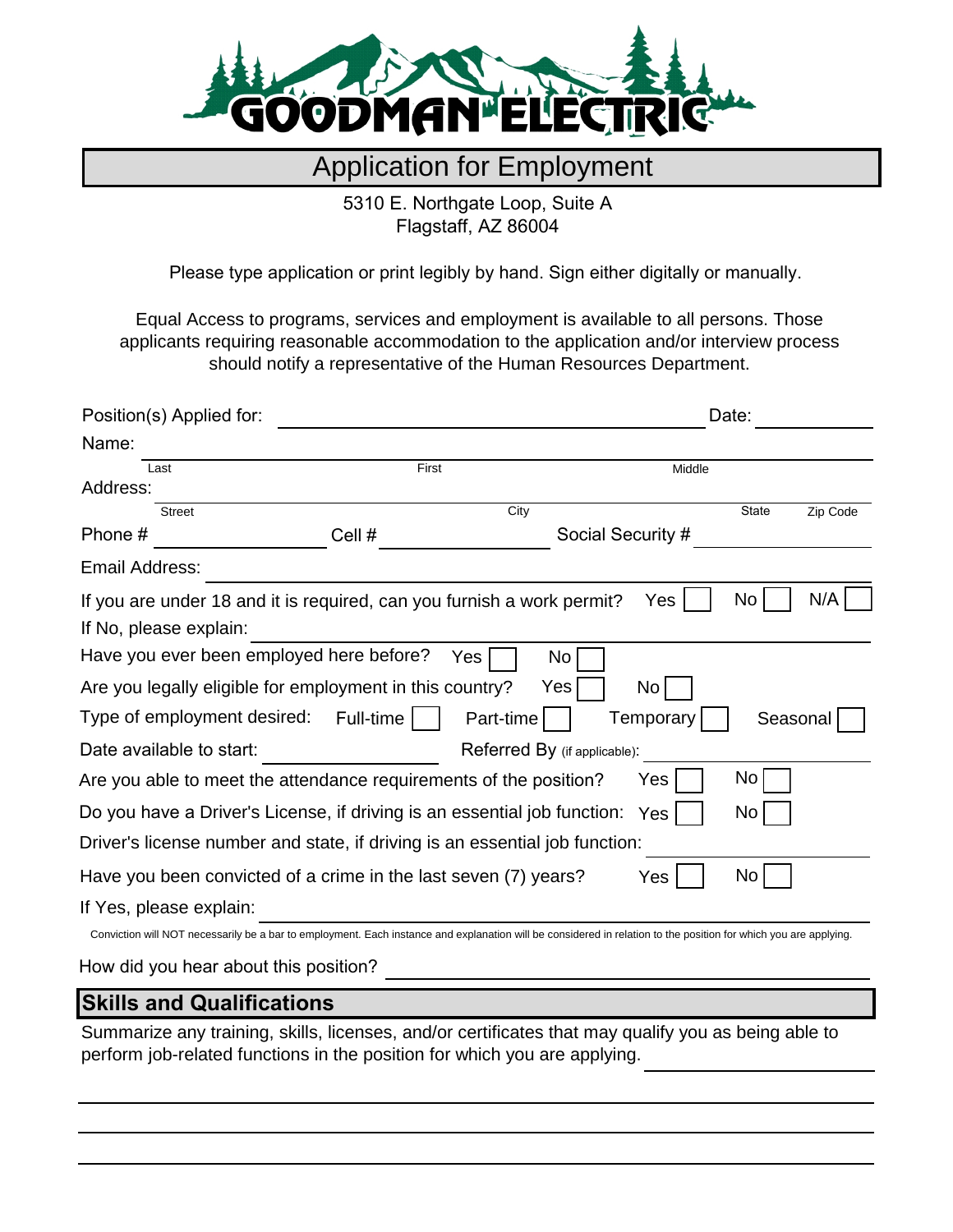# **Employment History**

| Employer:                                                                                                                          | Phone #                                                                                                                          |                                                                                                                                                                                                                                                                                                                                                                                                                                   |  |  |  |
|------------------------------------------------------------------------------------------------------------------------------------|----------------------------------------------------------------------------------------------------------------------------------|-----------------------------------------------------------------------------------------------------------------------------------------------------------------------------------------------------------------------------------------------------------------------------------------------------------------------------------------------------------------------------------------------------------------------------------|--|--|--|
| Address:                                                                                                                           |                                                                                                                                  |                                                                                                                                                                                                                                                                                                                                                                                                                                   |  |  |  |
| Job Title:<br><u> Alexandria de la contexta de la contexta de la contexta de la contexta de la contexta de la contexta de la c</u> | From: $\qquad \qquad \qquad$                                                                                                     | $\frac{1}{\sqrt{1-\frac{1}{2}}\cdot\frac{1}{\sqrt{1-\frac{1}{2}}\cdot\frac{1}{\sqrt{1-\frac{1}{2}}\cdot\frac{1}{\sqrt{1-\frac{1}{2}}\cdot\frac{1}{\sqrt{1-\frac{1}{2}}\cdot\frac{1}{\sqrt{1-\frac{1}{2}}\cdot\frac{1}{\sqrt{1-\frac{1}{2}}\cdot\frac{1}{\sqrt{1-\frac{1}{2}}\cdot\frac{1}{\sqrt{1-\frac{1}{2}}\cdot\frac{1}{\sqrt{1-\frac{1}{2}}\cdot\frac{1}{\sqrt{1-\frac{1}{2}}\cdot\frac{1}{\sqrt{1-\frac{1}{2}}\cdot\frac{1$ |  |  |  |
| Supervisor and title:                                                                                                              |                                                                                                                                  |                                                                                                                                                                                                                                                                                                                                                                                                                                   |  |  |  |
| Summarize the nature of work performed and job responsibilities:                                                                   |                                                                                                                                  | <u> 1989 - Andrea Andrew Maria (b. 19</u>                                                                                                                                                                                                                                                                                                                                                                                         |  |  |  |
| Reason for Leaving:                                                                                                                |                                                                                                                                  |                                                                                                                                                                                                                                                                                                                                                                                                                                   |  |  |  |
| $\overline{\phantom{a}}$<br>Hourly rate/salary: Start \$                                                                           | Final \$                                                                                                                         |                                                                                                                                                                                                                                                                                                                                                                                                                                   |  |  |  |
| Employer:                                                                                                                          | Phone #<br><u> 1989 - Johann Barn, mars ann an t-Amhain an t-Amhain an t-Amhain an t-Amhain an t-Amhain an t-Amhain an t-Amh</u> |                                                                                                                                                                                                                                                                                                                                                                                                                                   |  |  |  |
| Address:                                                                                                                           |                                                                                                                                  |                                                                                                                                                                                                                                                                                                                                                                                                                                   |  |  |  |
| <b>Job Title:</b>                                                                                                                  | From:                                                                                                                            | To:                                                                                                                                                                                                                                                                                                                                                                                                                               |  |  |  |
| Supervisor and title:                                                                                                              |                                                                                                                                  |                                                                                                                                                                                                                                                                                                                                                                                                                                   |  |  |  |
| Summarize the nature of work performed and job responsibilities:                                                                   |                                                                                                                                  |                                                                                                                                                                                                                                                                                                                                                                                                                                   |  |  |  |
| Reason for Leaving:                                                                                                                |                                                                                                                                  |                                                                                                                                                                                                                                                                                                                                                                                                                                   |  |  |  |
| Start \$ /<br>Hourly rate/salary:                                                                                                  | Final \$                                                                                                                         |                                                                                                                                                                                                                                                                                                                                                                                                                                   |  |  |  |
| Employer:                                                                                                                          | Phone #                                                                                                                          |                                                                                                                                                                                                                                                                                                                                                                                                                                   |  |  |  |
| Address:                                                                                                                           |                                                                                                                                  |                                                                                                                                                                                                                                                                                                                                                                                                                                   |  |  |  |
| Job Title:                                                                                                                         | From:                                                                                                                            | To:                                                                                                                                                                                                                                                                                                                                                                                                                               |  |  |  |
| Supervisor and title:                                                                                                              |                                                                                                                                  |                                                                                                                                                                                                                                                                                                                                                                                                                                   |  |  |  |
| Summarize the nature of work performed and job responsibilities: ________________                                                  |                                                                                                                                  |                                                                                                                                                                                                                                                                                                                                                                                                                                   |  |  |  |
| Reason for Leaving:                                                                                                                |                                                                                                                                  |                                                                                                                                                                                                                                                                                                                                                                                                                                   |  |  |  |
| Start $\frac{1}{2}$<br>Hourly rate/salary:                                                                                         |                                                                                                                                  | Final \$ /                                                                                                                                                                                                                                                                                                                                                                                                                        |  |  |  |
| Employer:                                                                                                                          | Phone #<br><u> 1989 - Johann Barbara, martxa a</u>                                                                               |                                                                                                                                                                                                                                                                                                                                                                                                                                   |  |  |  |
| Address:                                                                                                                           |                                                                                                                                  |                                                                                                                                                                                                                                                                                                                                                                                                                                   |  |  |  |
| Job Title:                                                                                                                         |                                                                                                                                  |                                                                                                                                                                                                                                                                                                                                                                                                                                   |  |  |  |
| Supervisor and title:                                                                                                              |                                                                                                                                  |                                                                                                                                                                                                                                                                                                                                                                                                                                   |  |  |  |
| Summarize the nature of work performed and job responsibilities:                                                                   |                                                                                                                                  |                                                                                                                                                                                                                                                                                                                                                                                                                                   |  |  |  |
| Reason for Leaving:                                                                                                                |                                                                                                                                  |                                                                                                                                                                                                                                                                                                                                                                                                                                   |  |  |  |
| Hourly rate/salary: Start \$                                                                                                       | $\sqrt{2}$<br>Final \$                                                                                                           | $\sqrt{2}$                                                                                                                                                                                                                                                                                                                                                                                                                        |  |  |  |